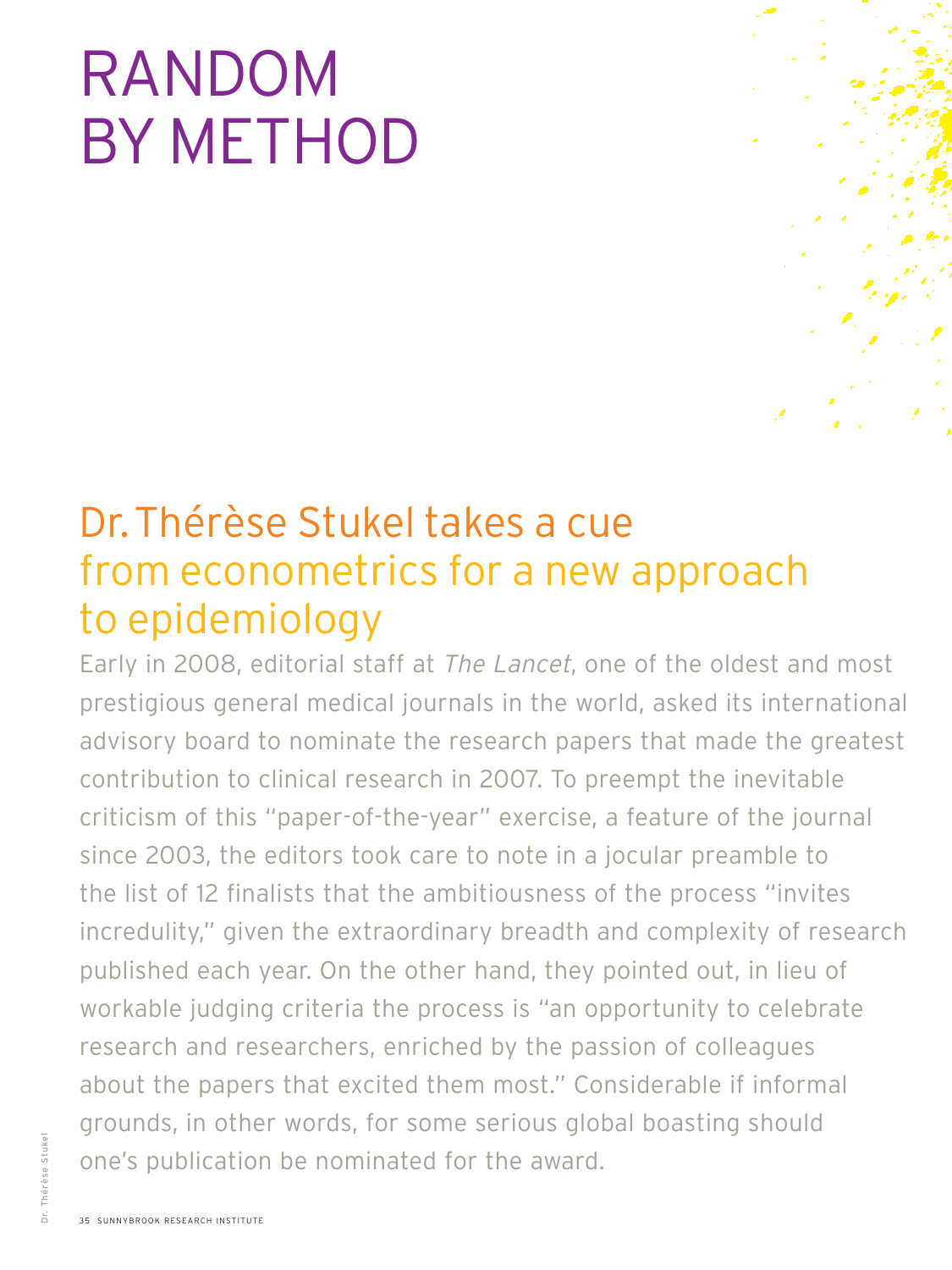## THE 16% REDUCTION SHE SAW INSTEAD, WHICH SQUARELY MATCHED RCT RESULTS FOR THE SAME PROCEDURE, WAS EVIDENCE THAT HER APPROACH AND INSTRUMENT WERE VALID.

News of precisely that honour traversed the grapevine to Dr. Thérèse Stukel a few weeks later, for her The Journal of the American Medical Association (JAMA) paper, "Analysis of observational studies in the presence of treatment selection bias: effects of invasive cardiac management on AMI survival using propensity score and instrumental variable methods." Stukel, a senior scientist in clinical epidemiology at Sunnybrook Research Institute (SRI), as well as at the Institute for Clinical Evaluative Sciences, was shocked. "It was a huge honour and a big surprise," she said the following month in her office at SRI. An honour, because The Lancet is a high-impact journal; a surprise, because it's unusual for any medical research journal to place a statistical methods paper alongside valued medical advances. "It was a good day for biostatisticians everywhere," she said with a smile.

It has been a decent 18 months for biostatisticians since Stukel published her article. At the time this magazine went to press, the paper had been cited 34 times in peer-reviewed journal articles. Some of those citations were in methodology and epidemiology journals, but several were in general medical research publications, suggesting that the paper is having an impact where Stukel says it's most needed—among a broad audience of clinical researchers whose specialty is not statistical methods, and who rely on methodologists to ensure the validity of their observational studies.

Stukel and her team showed that conventional statistical analyses of cardiac catheterization (an invasive test that measures blood flow and heart function, results of which often lead to surgery) indicate the procedure reduces mortality by 50%. Randomized controlled trials (RCTs)—considered a much more reliable method of testing efficacy than observational studies—show a decrease of just 8% to 21%. Using an econometric technique new to epidemiology, instrumental variable analysis, Stukel came up with a decrease in mortality that strikingly matched RCT results—16%. "We caught the perfect example," said Stukel. "Nobody believes that an invasive diagnostic test reduces mortality by 50%, so almost nobody could dispute those findings. The only response could be, 'Do we have to pay attention to this?' and 'What's going on?'"

What's going on is that many observational studies have a problem called treatment selection bias, and it's not an easy problem to fix. Treatment selection bias is the inadvertent tendency to attribute to a particular treatment the improved outcomes in a group that received that treatment, when compared to a group that didn't get it, even though the underlying reason for those improvements is better preexisting health in the group that fared better. Numerous factors can affect interpretations of baseline health, including age, education, income and other medical problems. Many studies have shown that, in some instances, physicians will perform more aggressive treatment especially surgery—on healthier patients who are at lower risk for complications from surgery or for dying, than on patients who are at higher risk, even though the latter group may benefit more from the treatment. Reasons for this phenomenon include physicians' perceived potential for causing more harm in high-risk patients, and devotion of time and resources to patients' other problems in place of the treatment in question. As a result, those who get a certain

therapy don't always have the same risk profile or prognosis for improvement and survival as those who don't get it, and this discrepancy can skew the results of a study that compares treatment efficacy in the two groups.

Randomized controlled trials are one solution to this problem. In an RCT, randomization determines which patients are selected for treatment and which aren't, so the two groups should theoretically have similar baseline characteristics and health, eliminating selection bias. This approach works well (although not without its own recruitment challenges—patients must be free of certain comorbid conditions to be eligible, resulting in underrepresentation of these), and RCTs are considered the best means of assessing therapies and procedures. The trouble is, they're expensive to run, time-consuming, potentially unethical and for some treatments, impossible. A pill is easily given as a placebo, but surgeons, for example, can't perform sham operations, and a trial to test for linkage between cancer and smoking would clearly have ethical problems. For these reasons, most studies are observational, not RCTs.

Researchers use several strategies to deal with selection bias in observational studies. They ensure good study design, which can minimize opportunities for bias, and use statistical models to adjust for baseline differences between patient groups, to make outcome comparisons in those groups more valid. One common approach, standard regression analysis, incorporates all available covariates (patient risk factors) into the model to control for patient differences. This works, provided those risk factors are the only ones at play. If there are unmeasured factors, however, for example, diet, environmental toxicity or genetics, then regression can't control for them.

Epidemiologists therefore use another set of techniques called propensity score methods. Propensity score methods classify patients into deciles of risk to determine their probability of getting treatment, then look at outcomes among patients within the resulting strata to ensure similar risk and health baselines in treated and untreated patients. The problem with this approach, as Stukel explained, is "it's subject to the same caveats as regression models—if you don't control for a certain risk factor because you can't see it, you can't measure it in the propensity score."

Propensity-based matching is a third method that restricts the analysis to a group of patients who are much closer in baseline risk and then only looks at them. But this technique has the same problem as propensity score, and as Stukel expected, it produced a similarly misleading (50%) decrease in mortality when assessing the effect of cardiac catheterization.

Stukel's instrumental variable analysis, in contrast, produced a significantly more realistic measure of catheterization's benefit, and for what appears to be a compelling reason: it mimicked the randomization of an RCT. In an earlier JAMA paper in 2005, Stukel showed that although regional rates of catheterization vary dramatically